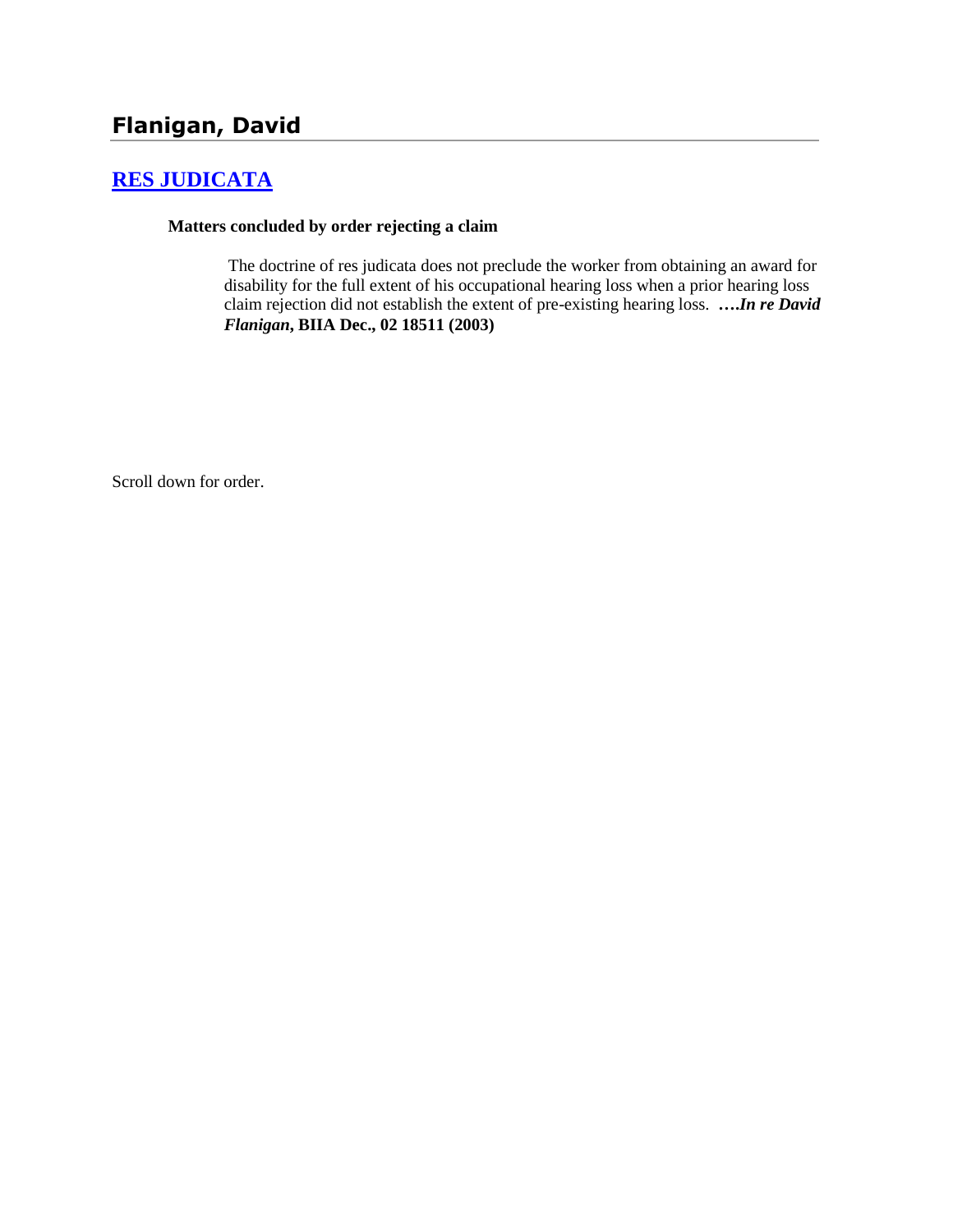## **BEFORE THE BOARD OF INDUSTRIAL INSURANCE APPEALS STATE OF WASHINGTON**

**)**

**IN RE: DAVID E. FLANIGAN ) DOCKET NO. 02 18511**

**CLAIM NO. X-318877 ) DECISION AND ORDER**

APPEARANCES:

Claimant, David E. Flanigan, by Springer, Norman & Workman, per Robert R. Hall

Employer, Washington State Department of Transportation, None

Department of Labor and Industries, by The Office of the Attorney General, per James S. Johnson, Assistant

The claimant, David E. Flanigan, filed an appeal with the Board of Industrial Insurance Appeals, on September 9, 2002, from an August 30, 2002 Department of Labor and Industries order. In this order, the Department affirmed a June 21, 2002 order and closed the claim with a permanent partial disability award equal to 10.30 percent of the complete loss of hearing in both ears. The Department order is **REVERSED AND REMANDED**.

## **DECISION**

Pursuant to RCW 51.52.104 and RCW 51.52.106, this matter is before the Board for review and decision on a timely Petition for Review filed by Mr. Flanigan to a Proposed Decision and Order, issued on April 28, 2003, in which the industrial appeals judge affirmed the August 30, 2002 Department order.

This matter was submitted for decision based solely on stipulated facts and six exhibits. The only issue before us is to determine the amount of the permanent partial disability award Mr. Flanigan should receive in this claim. The parties have stipulated that Mr. Flanigan had hearing loss equal to 37.31 percent of the complete loss of hearing in both ears when this claim was closed. The parties further agreed that all of Mr. Flanigan's hearing loss was caused by occupational noise exposure. It is undisputed that the only reason Mr. Flanigan did not receive a permanent partial disability award in this claim consistent with the full 37.31 percent rating was that he had filed a prior claim for hearing loss. The Department rejected this claim, No. P-564171, on September 14, 1998. The Department obtained medical evidence that Mr. Flanigan's hearing loss at that time was equal to 27.01 percent of the complete loss of hearing in both ears. The Department, accordingly,

46 47

1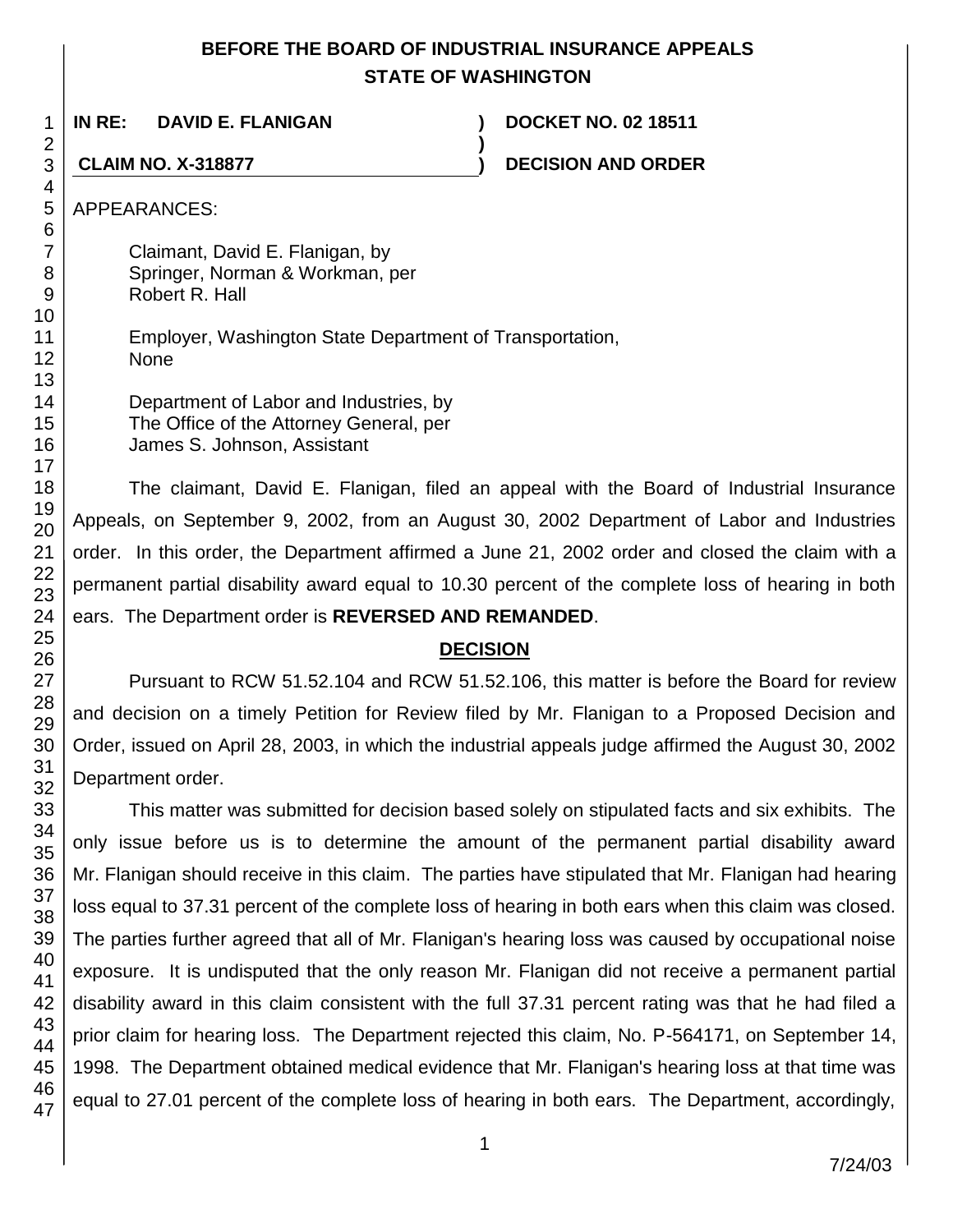subtracted this sum from the 37.31 percent rating, because it believed the pre-existing hearing loss was noncompensable due to the rejection of the prior claim. Mr. Flanigan, therefore, received an award consistent with a bilateral 10.30 percent rating in this claim.

Although our industrial appeals judge and the parties considered other issues, such as the application of the last injurious exposure rule, and granting Mr. Flanigan relief on equitable grounds, these matters are not relevant to our decision. The sole issue we must decide is whether the Department's rejection of Claim No. P-564171 bars Mr. Flanigan from being compensated for all of his occupationally related hearing loss in this claim. To put it another way, do the doctrines of res judicata or collateral estoppel preclude Mr. Flanigan from being compensated for all of his occupational hearing loss? We have determined neither doctrine prevents Mr. Flanigan from receiving a permanent partial disability award for his total impairment.

The first question we must consider is whether the September 14, 1998 order rejecting Claim No. P-5647171 requires the reduction of a permanent partial disability award in this claim based on res judicata principles. Res judicata is a legal doctrine designed to curtail the relitigation of a claim. To reduce the disability award in this claim, we must decide the 1998 order (1) became final and binding, and (2) this appeal involves the identical subject matter, cause of action (or claims), and parties involved in the Department decision to reject the prior claim. *Somsak v. Criton Technologies/Heath Tecna, Inc.*, 113 Wn. App. 84, at 92 (2002).

There is no question the 1998 order became final and binding. However, an unappealed Department order is only res judicata regarding issues that were clearly addressed by the terms of the order. *Somsak* at 92, *citing Kingery v. Department of Labor & Indus.*, 132 Wn.2d 162, 169 (1997), and *King v. Department of Labor & Indus.*, 12 Wn. App. 1, 4 (1974). Fundamental fairness requires that the application of the doctrine "does not work an injustice on the party against whom it is to be applied." *Winchell's Donuts v. Quintana*, 65 Wn. App. 525 at 29-30 (1992).

The Department clearly did not address the same subject matter or claims raised in this appeal in its prior order. The Department never determined the nature and extent of Mr. Flanigan's industrially related hearing loss when it issued its September 14, 1998 order rejecting the prior claim. Yet these issues are what are at stake in this proceeding. In fact, from the parties' stipulation, it is unclear whether the Department was even aware that Mr. Flanigan had workrelated hearing loss equal to 27.01 percent of the complete loss of hearing in both ears when it issued its 1998 order. The cause and extent of Mr. Flanigan's permanent hearing loss was obviously not addressed in the order. The Department issued the 1998 order because Mr. Flanigan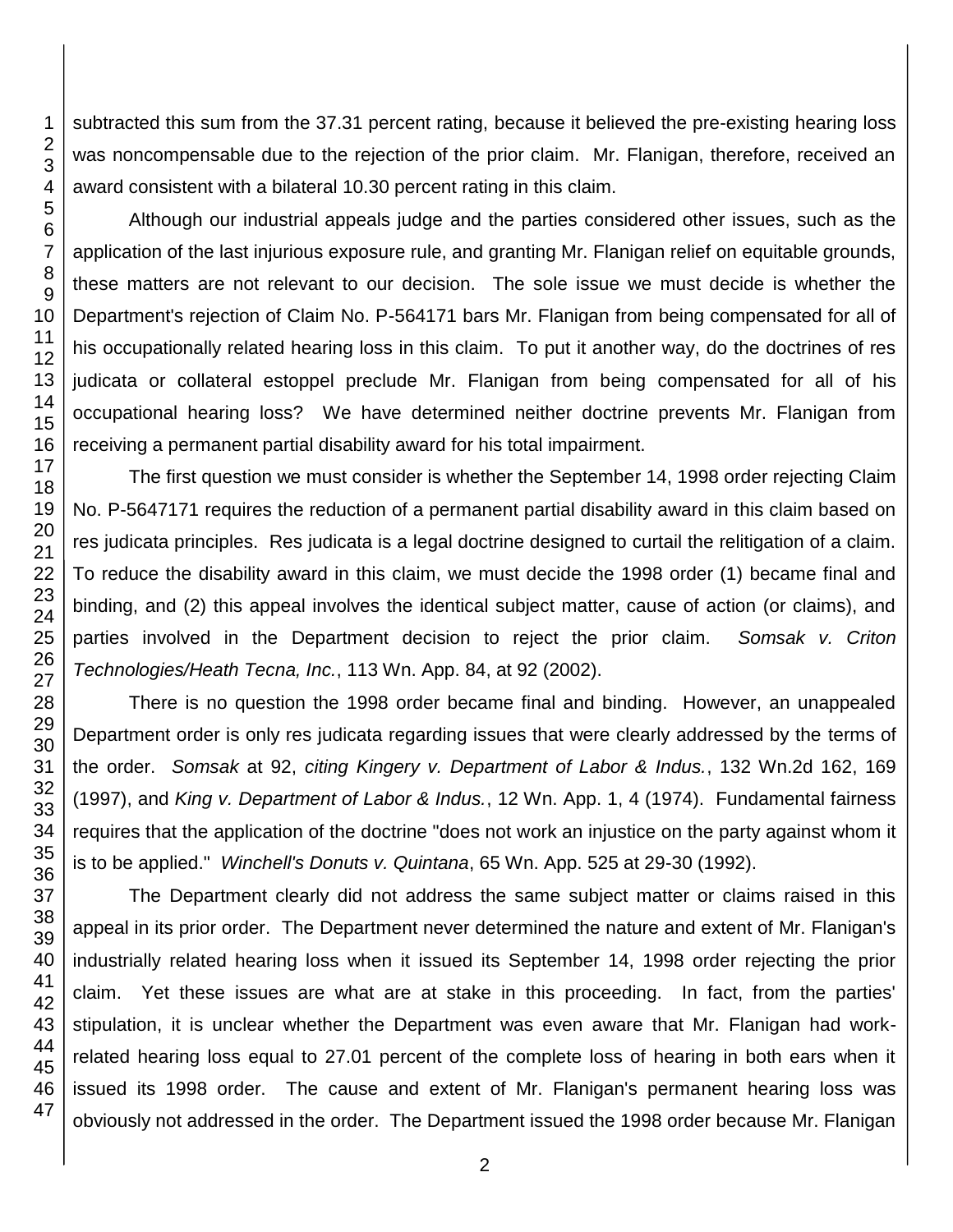did not respond to a request to provide additional information about his work history. (The Department was attempting to determine whether Mr. Flanigan's hearing loss was caused by noise exposure during employment with a self-insured employer). Due to Mr. Flanigan's failure to respond to the Department's request, the Department did not adjudicate the merits of his claim and issued an order that rejected his claim on broad grounds. The order stated his claim was being rejected for one or more of the following reasons: his condition was not the result of an industrial injury or occupational disease, there was no proof that an industrial injury, and/or his condition, pre-existed the alleged injury.

This order is vague. It does not indicate which condition is being rejected. It certainly did not clearly inform Mr. Flanigan that he had hearing loss consistent with a 27.01 percent impairment rating that was being denied in this claim. Hence, the order did not clearly address the nature and extent of Mr. Flanigan's occupational hearing loss. Absent clear language in the 1998 order specifying that Mr. Flanigan had hearing loss that was being segregated from the claim, it would be unfair to bar Mr. Flanigan from being compensated for his full impairment in this claim. This is especially true in light of the parties' stipulation that all of Mr. Flanigan's hearing loss is occupationally related due to noise exposure during employment insured through the state fund, *i.e.*, the Department.

Furthermore, the 1998 order not only did not involve the same subject matter and claim at issue here, but it also did not involve the same parties. The first claim did not identify a specific employer. In fact, it was rejected because the Department ostensibly could not determine whether the employer at risk on the claim was a state fund or self-insured employer. This claim, however, has been allowed with the Department of Transportation as the state fund employer.

In conclusion, res judicata does not preclude Mr. Flanigan from obtaining a disability award for the full extent of his occupational hearing loss. The nature and extent of Mr. Flanigan's hearing loss was not actually determined in the prior claim; the order denying the claim was too vague to notify him that he had permanent hearing loss that was non-compensable; and the parties in the two claims are not identical.

Despite this conclusion, we must also determine if Mr. Flanigan is collaterally estopped from receiving the higher disability award. Collateral estoppel is a doctrine also intended to prevent relitigation. However, this doctrine prevents a second litigation of issues, even if a different claim or cause of action is asserted. Phillip A. Trautman, *Claim and Issue Preclusion in Civil Litigation in Washington*, 60 Wash.L.Rev. 805, 829 (1985). Like res judicata, collateral estoppel can apply to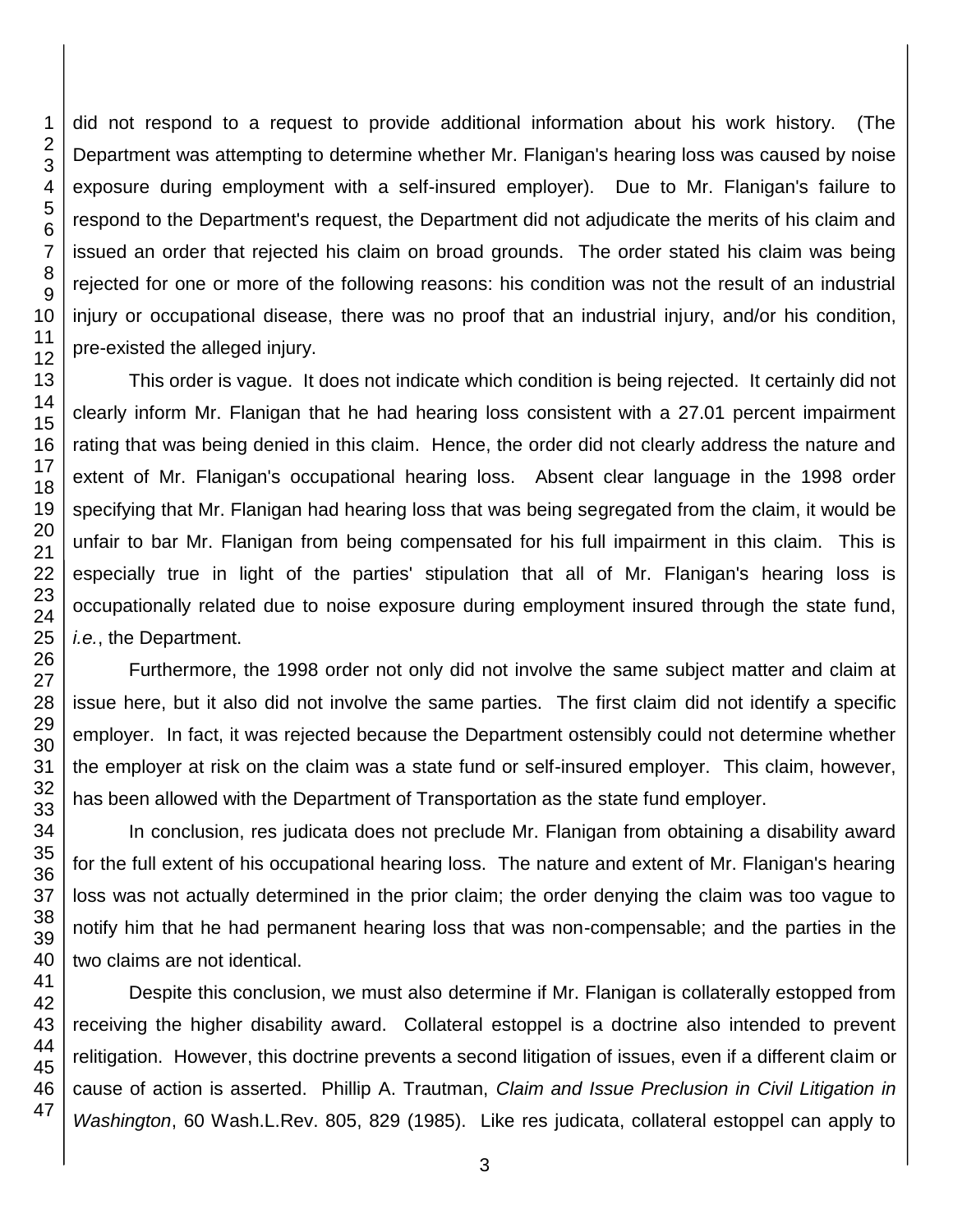1 2 3 4 5 6 7 8 9 10 11 12 13 14 15 16 17 18 19 20 21 22 23 prior adjudications by administrative agencies. The requirements for the application of this doctrine are: "(1) identical issues; (2) a final judgment on the merits; (3) the party against whom the plea is asserted must have been a party to . . . the prior adjudication; and (4) application of the doctrine must not work an injustice on the party against whom the doctrine is to be applied." *Manor v. Nestle Food Co,* 78 Wn. App. 5, 12 (1995), *citing Malland v. Department of Retirement Sys.*, 103 Wn.2d 484, 489 (1985). From our prior discussion, it should be clear that we lack the prerequisite identity of issues for this doctrine to apply. In order to have the identity of issues that is a prerequisite for this doctrine to operate as a bar, the extent of Mr. Flanigan's permanent partial disability due to his hearing loss would have to have been clearly decided by the Department. *Vargas v. State*, 116 Wn. App. 30, 37 (2003). To reiterate, there is no evidence the Department adjudicated this issue in the prior claim. Since the Department's decision to reject the prior claim did not involve a factual adjudication regarding Mr. Flanigan's hearing impairment, he is not precluded from obtaining a disability award for his entire permanent disability in this claim.

In conclusion, we note that applying either res judicata or collateral estoppel to reduce Mr. Flanigan's disability award would be unjust. We note Mr. Flanigan has had to file four claims for occupational hearing loss, over a four-year period, before obtaining any benefits. It is undisputed that all of Mr. Flanigan's hearing loss is occupationally related. Nonetheless, various claims managers have required Mr. Flanigan to file multiple claims against both state fund and self-insured employers. We have previously held that the law should not require a claimant to pursue separate claims against separate insurers for the same alleged occupational disease. Instead, as much as possible, a worker's eligibility should be adjudicated in a single claim, in which all relevant employers are notified. *In re Edwin Wirkkala*, Dckt. No. 00 23933 (September 5, 2002). Obviously, the Department did not follow this principle in adjudicating Mr. Flanigan's claim for hearing loss. The Department's decision to deny his first claim until it could verify he was not injured during self-insured employment should not bar Mr. Flanigan from obtaining an award for his entire occupational impairment. In hindsight, the rejection order in the prior claim appears premature. Mr. Flanigan should not have his permanent partial disability award reduced because the Department sought to adjudicate separate claims for different employers.

In conclusion, we have determined that Mr. Flanigan should receive a permanent partial disability award for his entire hearing loss, since it was all caused by occupational noise exposure. The rejection of his prior claim does not bar his receipt of the award in this claim since the nature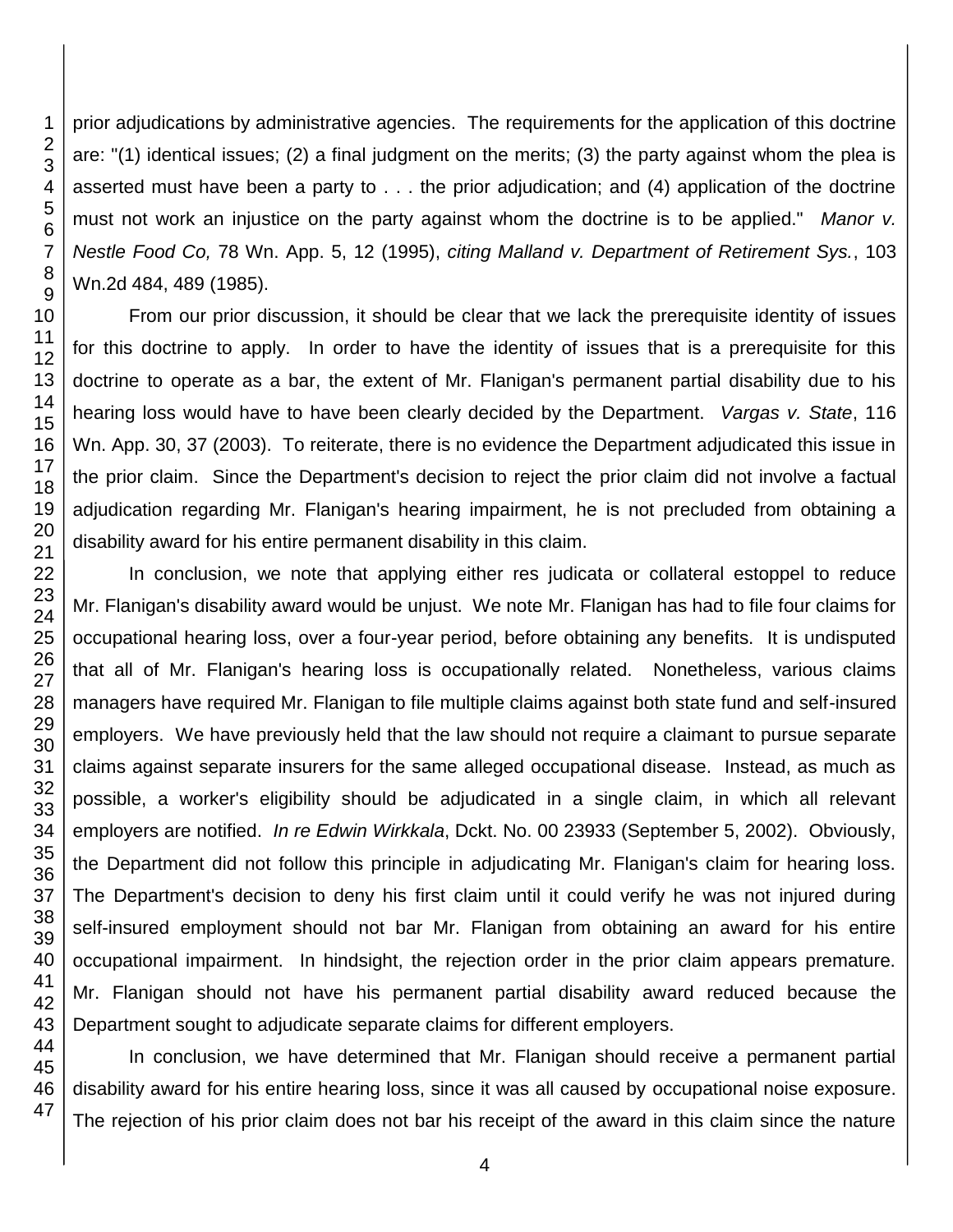and extent of Mr. Flanigan's hearing loss was not clearly and necessarily determined in the prior order. We, therefore, reverse the August 30, 2002 order and remand this matter to the Department with instructions to close the claim with an award equal to 37.31 percent of the complete loss of hearing in both ears.

### **FINDINGS OF FACT**

1. On February 1, 2001, the Department of Labor and Industries received an application for benefits that alleged the claimant, David E. Flanigan, sustained an occupational disease during his employment with the Washington State Department of Transportation (DOT). The Department subsequently allowed the claim as an occupational disease for bilateral hearing loss.

On June 21, 2002, the Department issued an order that closed the claim with a permanent partial disability award equal to 10.30 percent of the complete loss of hearing in both ears. On August 12, 2002, the claimant protested this order. On August 30, 2002, the Department issued an order that affirmed the June 21, 2002 order.

On September 9, 2002, the claimant filed a Notice of Appeal from the August 30, 2002 order with the Board of Industrial Insurance Appeals. On October 9, 2002, the Board granted the appeal and assigned it Docket No. 02 18511.

- 2. On December 1, 1997, the Department received an application for benefits from Mr. Flanigan alleging occupational hearing loss. The application was accompanied by a work history form listing JJW-BST, Inc., a state fund employer, as the employer at the time of the last injurious exposure. That application was assigned Claim No. P-564171.
- 3. On July 30, 1998, the Department sent Mr. Flanigan a letter requesting that he correct and resubmit an employment work history form. The Department was seeking to determine whether a self-insured employer was responsible for his hearing loss claim. Mr. Flanigan did not respond to the Department's request for additional information. As a result, on September 14, 1998, the Department issued an order rejecting the claim. The order did not list any employer. The order indicated the claim was rejected because there was no proof of a specific injury at a definite time and place in the course of employment; because the claimant's condition was not the result of industrial injury; because the claimant's condition was not an occupational disease; and/or the claimant's condition pre-existed the alleged injury. Mr. Flanigan did not file a timely protest or appeal from this order.
- 4. In January 1999, Mr. Flanigan filed a new application for benefits, assigned claim P-812568, also for work-related hearing loss. The Department forwarded information in both this and the prior claim files to

1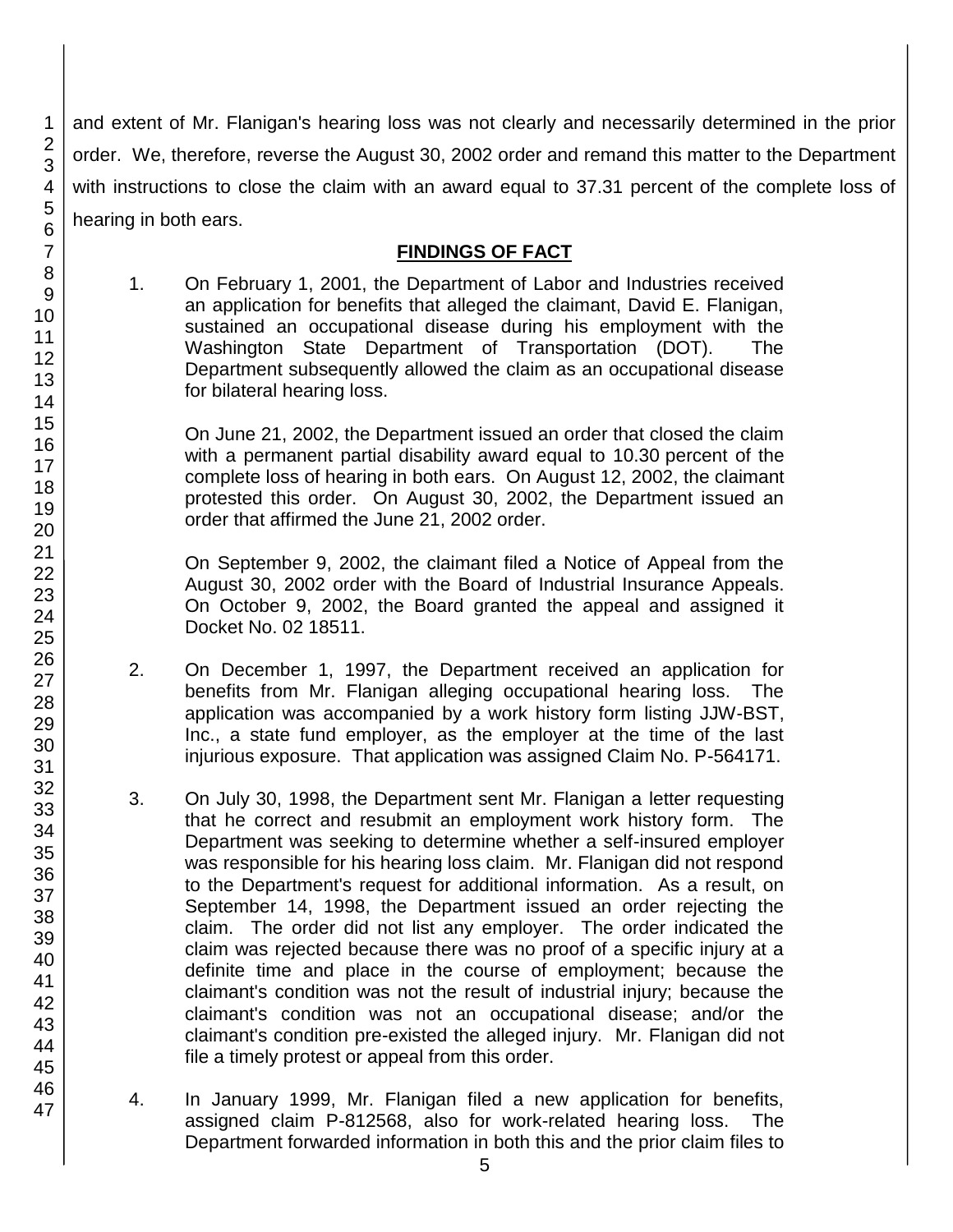a self-insured employer, SDS Lumber Co., and directed it to consider the material as an application for benefits for occupational hearing loss. Based on medical information that Mr. Flanigan did not have injurious noised exposure while employed by SDS Lumber Co., this third claim, Claim No. W-006644, was rejected on November 23, 1999.

- 5. On February 1, 2001, the Department received another application for benefits alleging occupational hearing loss, with the DOT as the employer at the time of the last injurious exposure. That application was assigned Claim No. X-318877. On June 21, 2002, the Department issued an order awarding Mr. Flanigan a permanent partial disability award equal to 10.30 percent of the complete loss of hearing in both ears. Following a timely protest, the Department issued an August 30, 2002 order affirming its June 21, 2002 order.
- 6. If called to testify, Dr. Kelly Lindgren, would testify that all of the claimant's hearing loss was caused by occupational noise exposure, with the last injurious exposure occurring while Mr. Flanigan was employed by DOT. Dr. Lindgren would further testify that, as of September 9, 2002, Mr. Flanigan had hearing loss equal to 37.31 percent of the complete loss of hearing in both ears. Dr. Lindgren would also testify that, as of September 14, 1998, Mr. Flanigan had hearing loss equal to 27.01 percent of the complete loss of hearing in both ears.
- 7. There is no evidence the Department had received any information detailing the nature and extent of Mr. Flanigan's occupationally related hearing loss when it issued the order rejecting Claim No. P-564171, on September 14, 1998.
- 8. Although the September 14, 1998 order became final and binding, it did not involve the same subject matter, claims, or parties involved in the current appeal. The nature and extent of Mr. Flanigan's hearing loss was not actually determined in the order issued on September 14, 1998, in Claim No. P-564171. This order was also too vague to notify Mr. Flanigan that he had any permanent hearing loss that was not compensable. Finally, the parties in this claim are not identical with the parties in Claim No. P-564171.

## **CONCLUSIONS OF LAW**

- 1. The Board of Industrial Insurance Appeals has jurisdiction over the parties and the subject matter of this appeal.
- 2. The principals of res judicata and collateral estoppel do not bar Mr. Flanigan from obtaining a permanent partial disability award for the entire extent of his occupationally related hearing impairment in this claim.

6